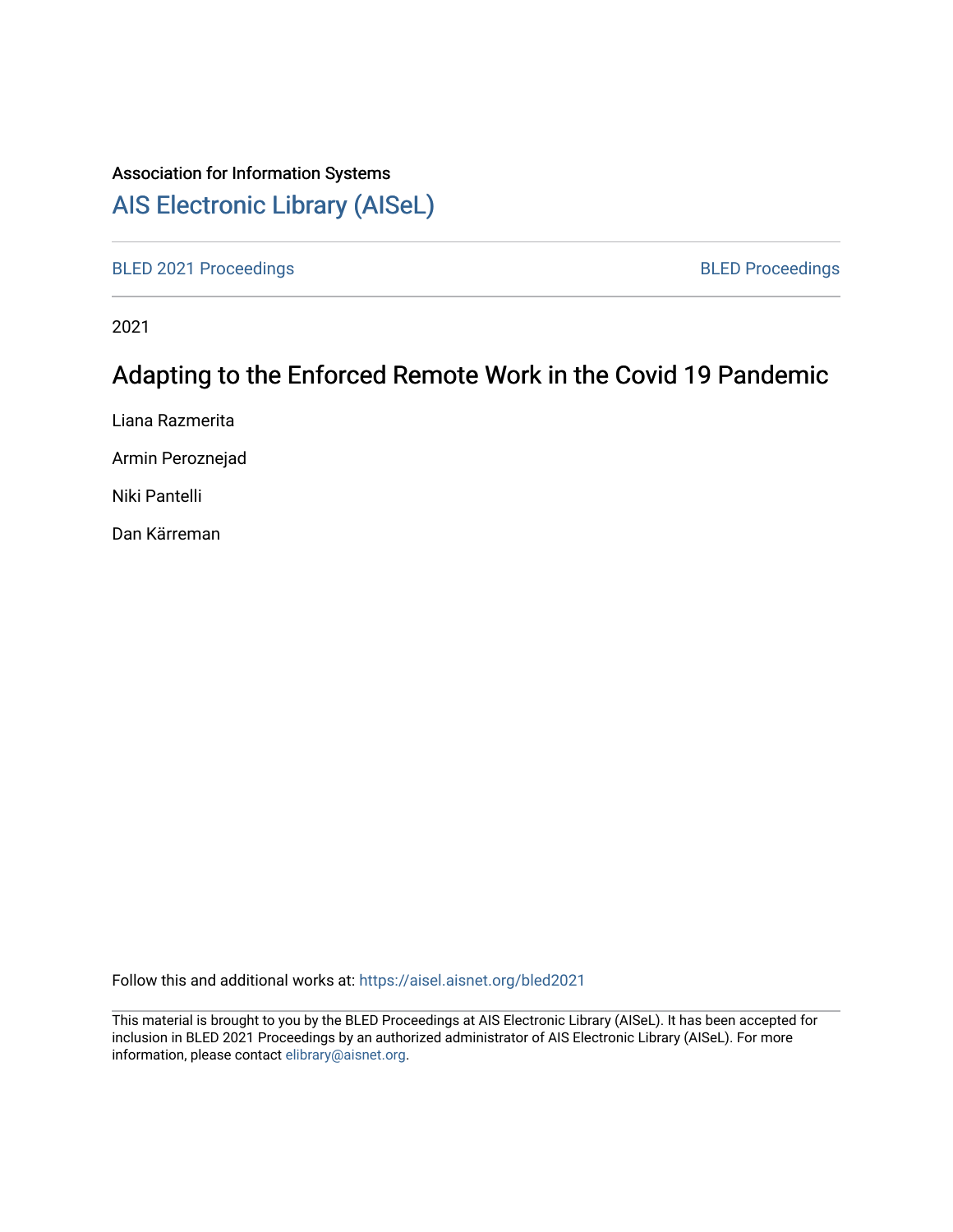## **ADAPTING TO THE ENFORCED REMOTE WORK IN THE COVID 19 PANDEMIC**

### LIANA RAZMERITA,<sup>1</sup> ARMIN PEROZNEJAD,<sup>1</sup> NIKI PANTELLI<sup>2</sup> & DAN KÄRREMAN<sup>1,2</sup>

<sup>1</sup>Copenhagen Business School, Denmark; e-mail: lra.msc@cbs.dk, Armin.Peroznejad@gmail.com, dk.msc@cbs.dk

<sup>2</sup>Royal Holloway, United Kingdom; e-mail: Niki.Panteli@rhul.ac.uk

**Abstract** Remote work provides an alternative method of working for organisations, which in turn became a norm during the Covid-19 pandemic. In this, paper, we study adaptation practices introduced by both individuals and organisations as a way for managing the enforced remote work. The study draws upon 33 interviews collected over a year during different phases of the Covid 19 pandemic. We apply adaptation theory lenses to examine the adaptation process over time and new digital working practices. In our study, we extend technological practices by including organisational and behavioral practices. We approach adaptation as a way of coping with a radical change or dynamic situation and building resilience. Based on the data analysis, we expend the adaptation theory in relation to different forms of adaptation to new remote work practices (e.g. at technological, organisational, and behavioural level).

**Keywords:** remote work, adaptation theory, covid-19, digital work, knowledge work



DOI https://doi.org/10.18690/978-961-286-485-9.44 ISBN 978-961-286-485-9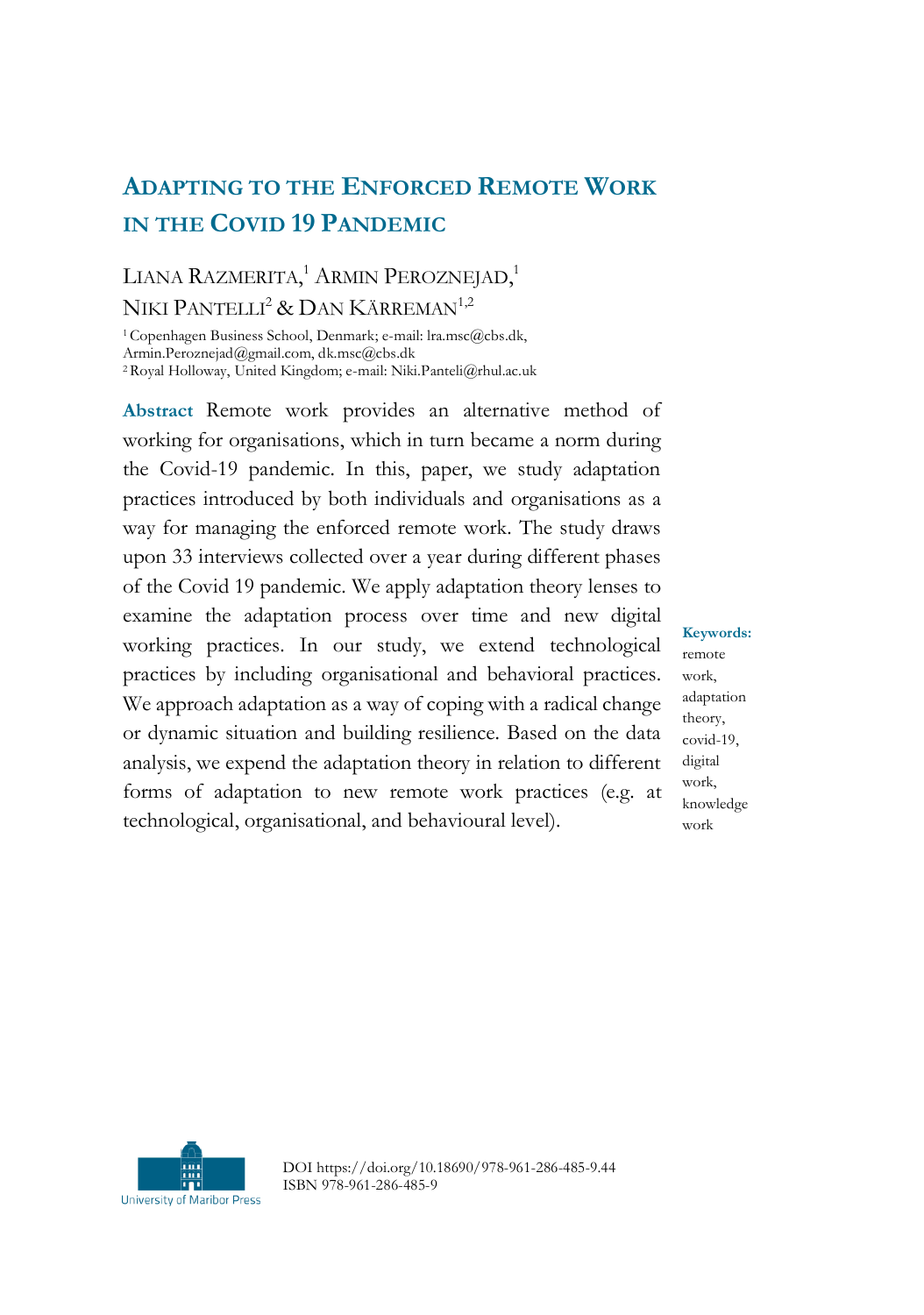#### **1 Introduction**

Remote work has long been recognised as alternative work arrangements for organisations (Staples, Hulland & Higins, 1999), which in turn became a norm during the Covid-19 pandemic. National and regional lockdowns and travel restrictions caused by the spread of Covid-19 have triggered an astonishing and forced transition into remote work among knowledge workers and professionals, which are likely to secure an avenue for the future of work and lead to a permanent transformation of the workplace. Organisations which had no digital capabilities, have struggled to adapt to the dire set of locked down circumstances. As a result of the pandemic, remote work has become essential among both employees and organisations (Waizenegger et al., 2020). Organisations regardless of size and sector have transitioned their operations to allow remote working, also referred as "lockeddown digital work" (Richter, 2020), meaning employees of different professional backgrounds are now working exclusively through digital technologies (Leonardi, 2020). Even before the pandemic, part of their digital transformation, organizations have deployed social-collaborative platforms (e.g. enterprise social media) to streamline knowledge processes (in particular communication and collaboration) and support more efficiencient ways of working. Beyond efficiency such platforms were also deployed to support more transparent forms of knowledge work, innovation, retention of employees and their knowledge (Kirchner & Razmerita, 2019). Such social platforms facilitate formal and informal communication, and the articulation of personal into collective knowledge in a synergistic approach (Razmerita et al., 2014).

Remote work has been defined as a flexible work arrangement where workers have no personal contact with coworkers, but they are able to communicate using technology (Wang, Liu, Qian, & Parker, 2020). Remote work doesn't always have to specifically be at home. Concurrently, there is an essential need to analyse and understand the effects of the Covid-19 pandemic. In particular, in this paper, we study adaptation practices introduced by both individuals and organisations as a way for managing the enforced remote work and the perceived effects (e.g. on their productivity, work-life balance). Further, in this paper we seek to assess the Covid-19 pandemic effects on remote working attitudes according to different professional backgrounds and possible implications for the changing nature of work. We aim to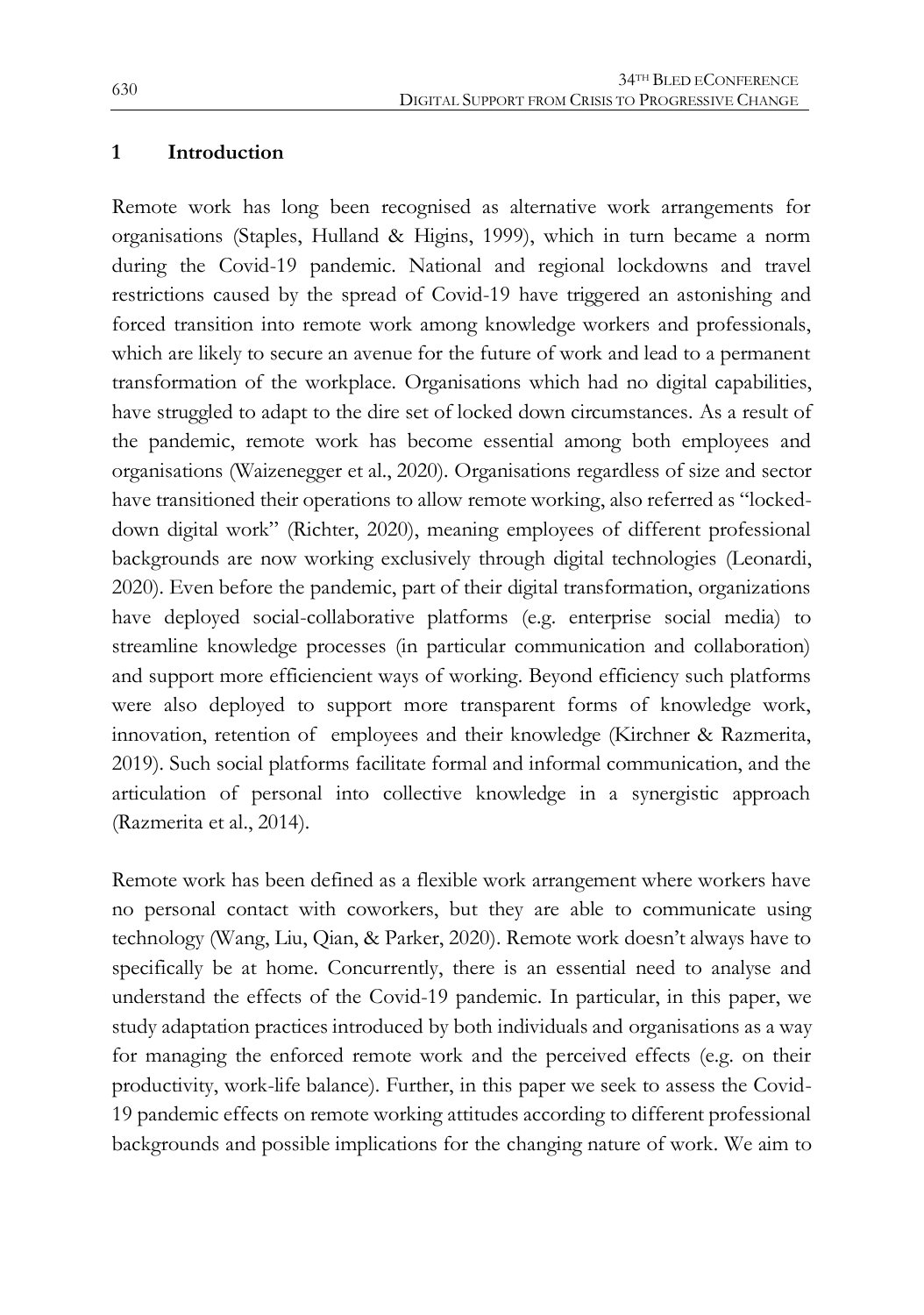address the following research question: How individual knowledge workers and organisations are adapting to enforced remote work?

Our study findings suggest that on one hand such transition advanced the digitalisation transformation and the associated individual digital work practices, on the other hand it shapes not just the workspace landscape but also the role and meaning of the organisation as an entity. In what follows, we present a brief review of the extant literature on telework and virtual work pre-Covid-19, and then we compare this to the Covid-19 related remote work arrangement. We then introduce the concept of adaptability as the theoretical lens of the study before we present the methodological approach and findings of our study.

#### **2 Remote Work**

#### **2.1 Remote Work in the Pre-Covid-19 work Context**

Researchers have been studying remote work, including home-work, telework and virtual work arrangements for a period of more than 20 years (among the more recent ones Makarius and Larson, 2017; Raghuram et al. 2019). Literature on remote work has focused on the opportunities that this form of work provides for flexible working and achieving work-life balance (Felstead, 2002). A distinct feature is that this form of work has been presented as a choice driven by the organisation in its efforts to reduce overheads associated with office facilities, or a choice driven by individuals due to their preference for flexible working. Furthermore, it allowed organisations to hire across borders, to attract talents that are difficult to find locally or to offer family-friendly employment contracts to those who do not want to relocate. For this, remote work has been defined as work that is 'technologically feasible, flexible and autonomous, desirable and perhaps even inevitable, family- and community-friendly' (Bryant, 2000: 22).

Remote work or teleworking is most suitable and beneficial for employees who mainly perform knowledge-based tasks with limited face to face contact (Rupietta and Beckmann, 2017). A study on 273 knowledge workers from different professional backgrounds including: engineers, accountants, sales & marketing found that they perform better in virtual work, so long as their role doesn't require social collaboration (Golden and Gajendran, 2018). On one hand working from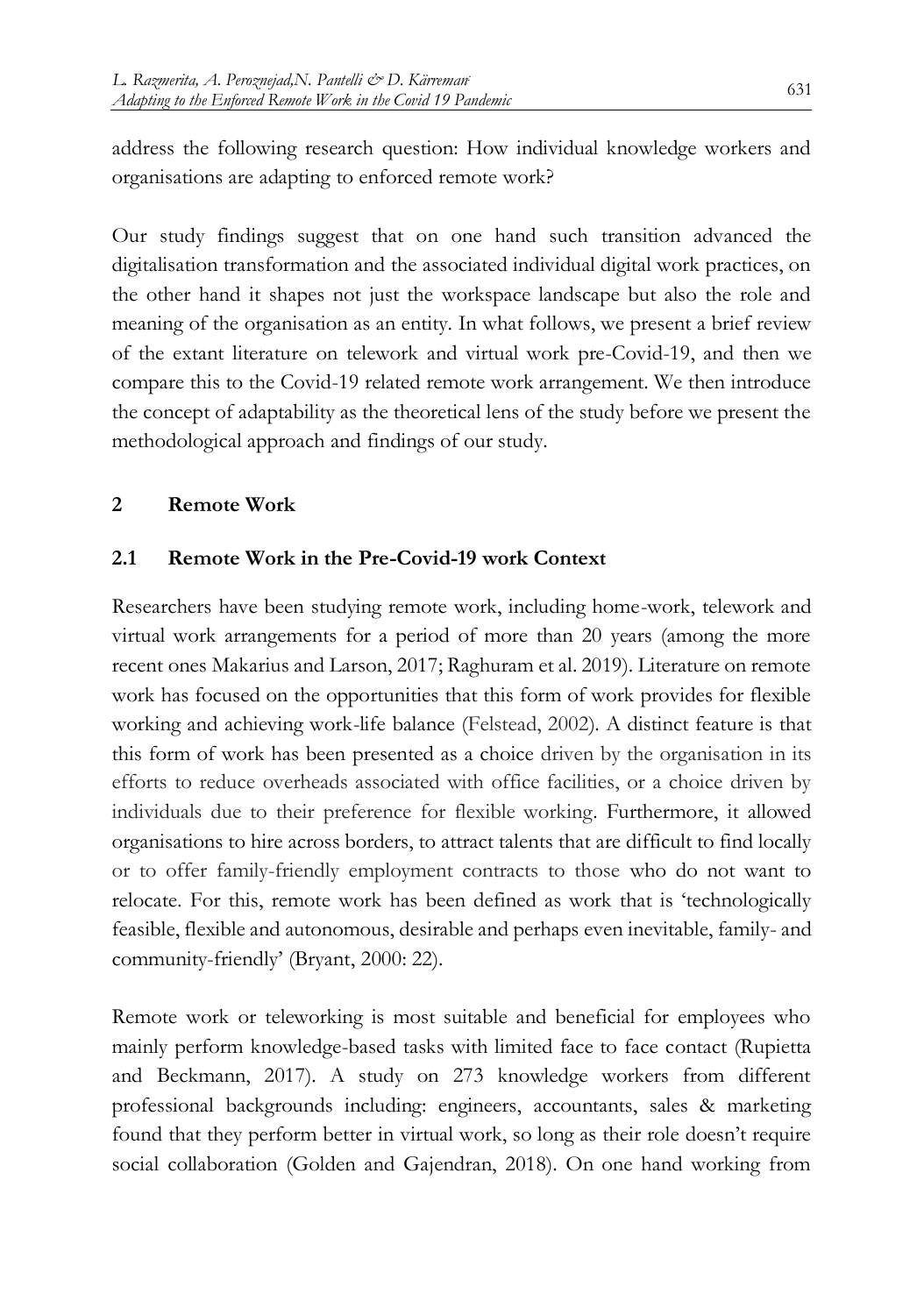home increases employee autonomy, on the other hand it lowers the firm's ability to monitor their employees. This all too familiar, all-encompassing scenario describes a typical principal-agent dilemma, wherein employees have incentive to abuse the power afforded to them through their autonomy, by reducing their individual work effort thus resulting in shirking behaviour (Rupietta and Beckmann, 2017).

Makarius and Larson (2017) suggest four key competences which lead to successful remote working and performance outcomes which improve effectiveness and satisfaction such as: establishing behavioural guidelines, developing trust, coordinating information, using media. Setting boundaries through behavioural guidelines is almost akin to a code of conduct policy style which sets boundaries for employees in virtual work. Coordinating information in order to have at disposal to be able to accomplish tasks to best possible and most accurate standard. Finally using media for communication putting it to best use such as via phone, email or now with the many conferencing applications currently at our disposal (Makarius and Larson, 2017).

### **2.2 Remote Work in the Covid-19 context**

Regardless of the aforementioned literature, existing studies do not provide a thorough investigation of the enforced work from home as emerged due to Covid-19 locked-down (Waizenegger et al, 2020, Richter, 2020). Indeed, there are some distinct differences between the pre-Covid-19 and the Covid-19 remote work arrangement noted to the fact that although remote work is not new (e.g. Sayah, 2013), the Covid-19 context is. As a result of the pandemic, the switch to remote work took place suddenly with many organisations, traditionally collocated, being illprepared under the circumstances. Henceforth, many employees felt increasing pressure to 'make digital work, work' (Richter, 2020) which have led to a change of mindset but also to misconceptions or potential negative associations. Among these are: 1. digital work is more stressful and tiring, 2. adaptation and appropriation to digital work technology, 3. online (digital conferences) versus physical meetings, 4. autonomy and visibility.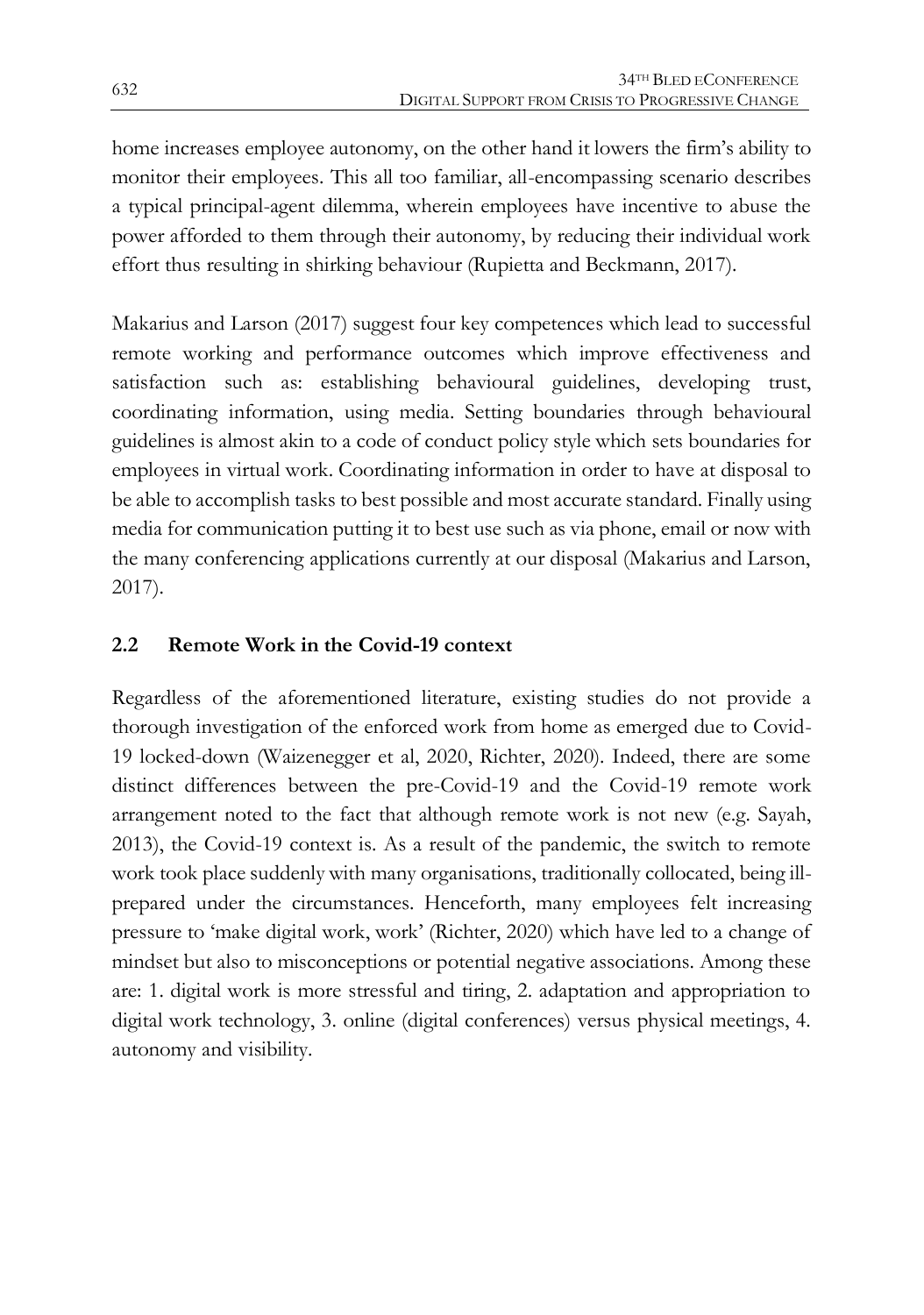Recent study on remote work identified the main benefits and challenges for remote work during Covid 19. On one hand among the identified benefits are: it frees knowledge workers from office distraction and commuting, it helps concentration on individual tasks, and it allows knowledge workers to have flexibility in their schedule due to increased work autonomy. On the other hand, the overall use and wide range of available ICT it creates an "always on" culture. Furthermore individuals working remotely may feel alienated, isolated or worried (Waizenegger et al., 2020). Further, remote work has brought some additional stress and impact on well-being of employees bringing imbalances to work and home dichotomy especially for women (Amis and Greenwood, 2020). Another study by Dubey and Tripathi's (2020) aimed at analysing the sentiments and emotions of workers towards working from home during the Covid-19 pandemic. Their study revealed that more than 73% of people had positive sentiments towards working from home whilst 27% people had a negative perception towards working from home experience. Furthermore, over 60% of the people responded with emotions of trust, anticipation and joy for work-from-home culture while a handful replied with fear, sadness, anger and disgust. Their obtained results show that experiences of homeworking had a positive perception, globally.

#### **3 Theoretical Lens of Adaptation**

Adaptation is a concept that has been used in organisational and management studies in different ways to signify a response to a change situation. Within organisation studies, adaptation has been seen in terms of fidelity and extensiveness. The former implies practices that may be modified through localisation or reinvention (Ansari 2010). Extensiveness takes account of the degree of change and transformation of a given practice and this may vary from symbolic to substantive. Adaptive behaviour has been identified as a prerequisite for effective job performance and career development (Griffin & Hesketh, 2003; Cullen, et al, 2014). This body of literature has focused on individuals and their ability to adapt in changing situations. Park and Park (2019) have studied the antecedents of individual adaptive behaviour and found factors ranging from individual personality, skills and motivation, to job characteristics including the degree of autonomy and task interdependency to group and organisational characteristics entailing the support gained and learning environment, Further, work by (Makarius & Larson, 2017) focused on successful individual adaptation to virtual work. The study emphasized the need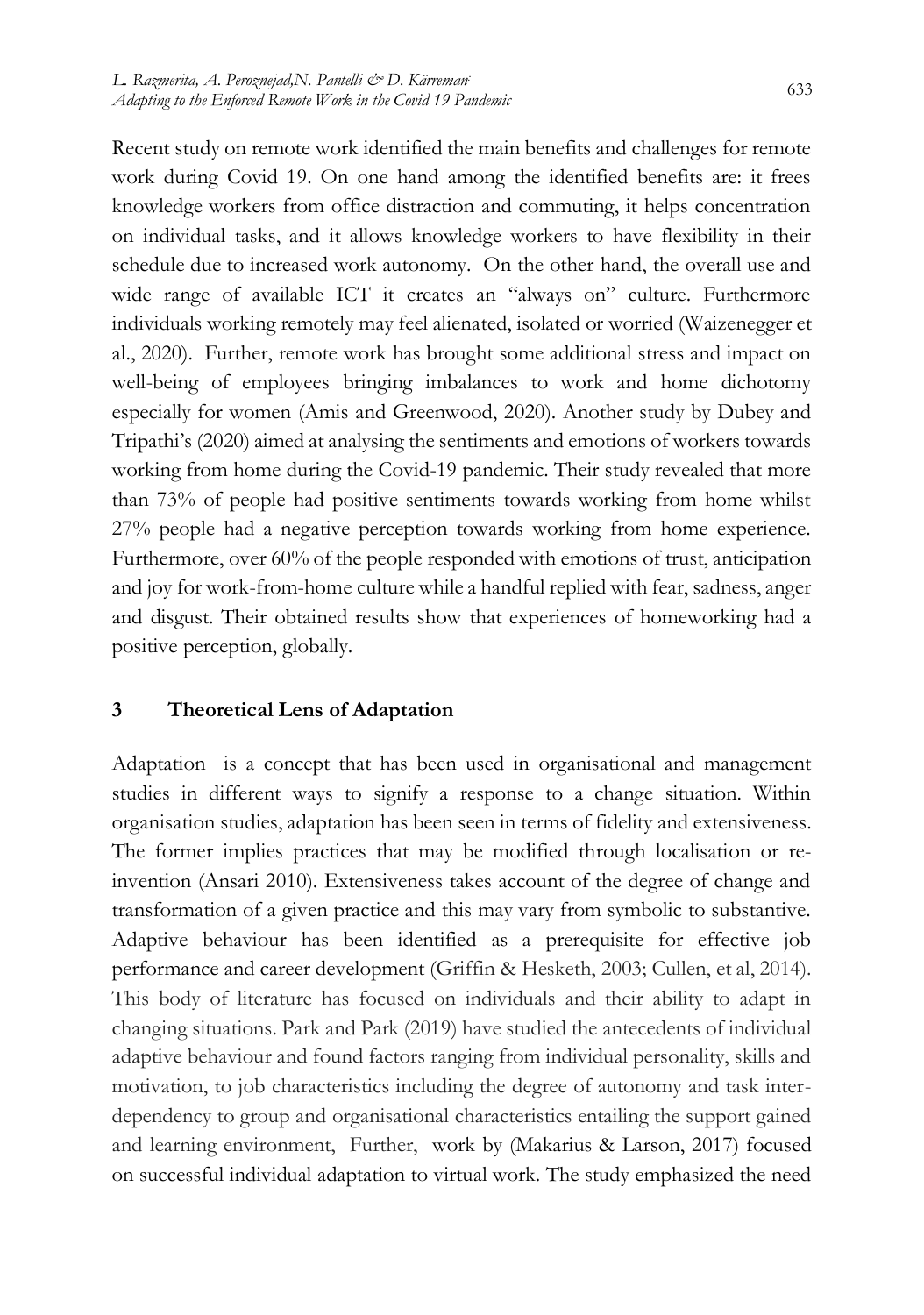to focus on individual cognition in virtual work and they propose the concept of virtual intelligence associated with behaviours and skills for the individual to adapt successfully to virtual work.

Studies have also examined adaptation practices both across organisations and within organisations. Ansari et al (2014) studied how a multinational organisation has managed the adaptation processes within the corporate and subsidiary levels. They argued that adaptation is an engineered practice that aims to vary from one location to another and therefore accommodating diversity in the local settings, increasing acceptance in this way. The literature also makes reference to team adaptation with its significance being linked to team performance (Woolley, 2009). Klein and Pierce (2001) defined adaptive teams as *"*teams that are able to make the necessary modifications in order to meet new challenges*"* (p. 4). The authors recognised that adaptation is a complex process, dependent on a number of dimensions which are specific to the team at hand. Further, adaptation theory has been used to examine adaptation practices within virtual teams (Thomas and Bostrom, 2010 a,b), notably switching, expanding, merging, modifying and creating new practices during the adaptation process. In a different study, the authors made reference to technology adaptation as a process that "involves the acquisition and usage of new ICTs or new features, and the modified usage of existing features in ICTs" (Thomas and Bostrom, 2008, p. 47). In their study on technology adaptation, Tyre and Orlikowski (1994) made reference to the temporal dimension of the adaptation process arguing that the process is not always linear nor incremental and continuous, but rather highly discontinuous with instances of bursts and stops. In this study, we extend adaptation theory applied previously in studies on virtual work by including organisational and behavioural practices in addition to technological practices. Adaptation within our study is defined as the acquisition of new practices, at both individual and organisational level, as a way for building resilience and coping with a changing and dynamic situation caused by the pandemic. Successful adaptation is a way of coping with the changing and dynamic situation over time.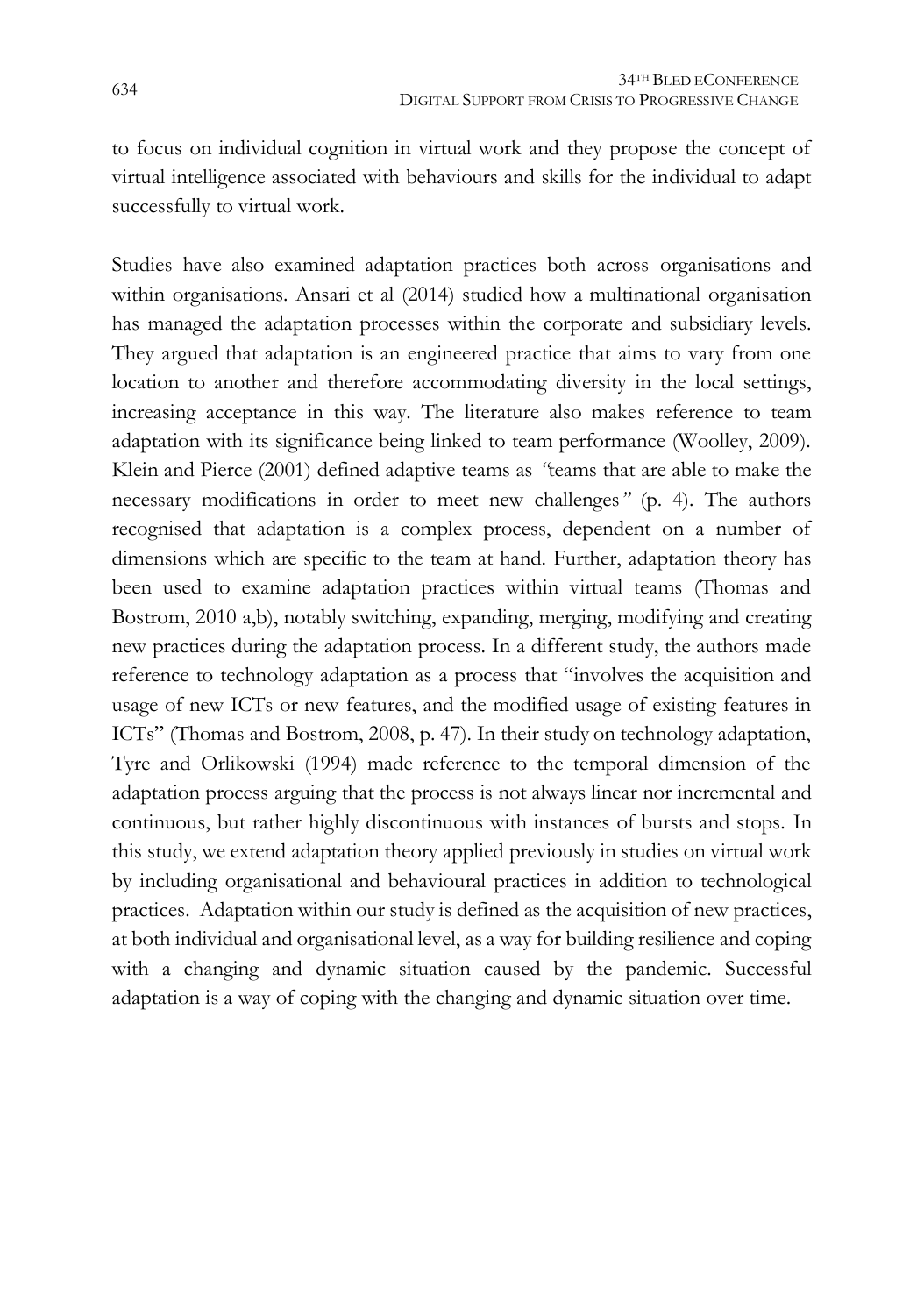#### **4 Research design**

The study has been designed as a qualitative, longitudinal study in order to explore the remote work experiences and practices during the different pandemic phases. It applies an abductive interpretivist approach that help theorizing the remote work phenomenon (Alvesson and Kärreman 2007; Van Maanen, Sørensen, and Mitchell 2007).

The study is based on a series of semi-structured interviews with white collar professionals distributed over three phases across different sectors and organisations in hard-hit countries with severe lockdown such as the UK and not so hard-hit countries with less severe lockdowns (Sweden, Germany). In total 33 interviews were collected over a three-phase period. The first phase (P1) included 10 interviews and took place not long after the start of the intial lockdown (March-April 2020); the second phase (P2) included 14 interviews that took place between December 2020 to February 2021. In the third phase, which took place at the beginning of March 2021, we have re-interviewed 9 of the 10 interviewees from the first phase, in order to understand how their work from home practices and their attitudes have changed. Further insights from the authors' experiences have been integrated. The latter phases of interviews gave us the opportunity to expand on interviewees' remote work experiences following a period of adaptation for both individual employees and their employer organisations. In particular, we have expanded on aspects related to experience, learnings and adaptation to new remote work practices.

The interview guideline consisted of questions on the experience with remote work, how they have been managed, expectations, support in organising remote work but also preferences related to remote work, experience with work from home (WFH) prior to the pandemic, motivations and limitations. The interviews were conducted via telephone or video call, due to the pandemic circumstances, as well as being an international sample of interviewees. The interviews were structured in a 30-to-60 minute interview arranged with each participant. Interviews were recorded and the audio files transcribed. Our analytical approach was based on thematic analysis and was based on the core dimensions of adaptation theory in the enforced remote work context, notably technological, organisational and behavioural adaptation.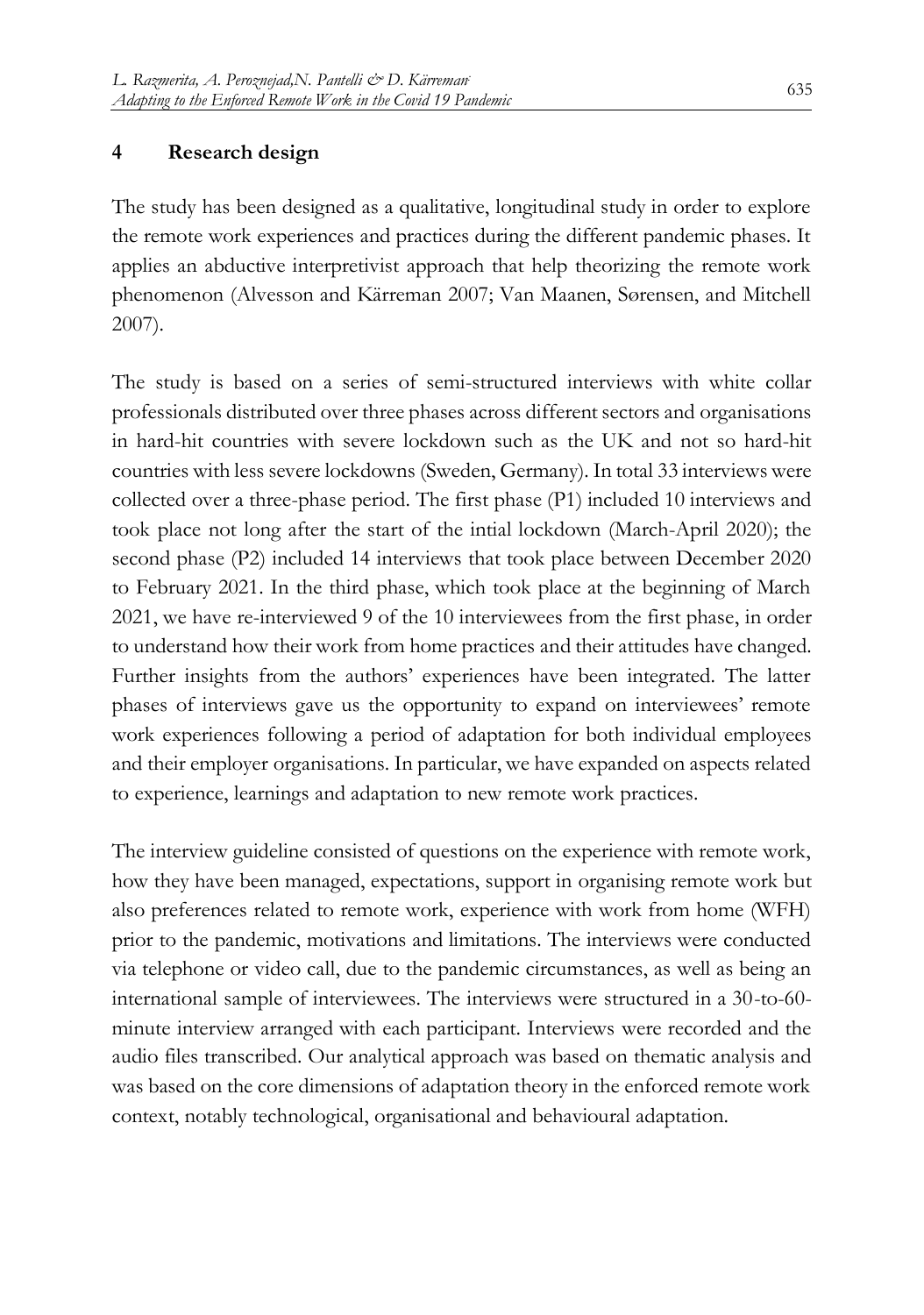#### **5 Findings**

Most of the respondents had no prior experience of (paid) working from home, as part of their current or previous jobs up to this point. All seemed to be coping well with most the stresses coming from the situational side of the Covid-19 pandemic and lockdown regulations rather than the actual working from home. They generally agreed that the benefits outweigh the negatives and as of now their bigger concerns were regarding the effects of the Covid-19 pandemic on their respective businesses. Not surprisingly all interviewees shared the opinion that there was a general lack of preparation from themselves and their respective employers in the first phase (P1). Several of the interviewees noted that a strong sense of organisational culture and camaraderie was lacking during the abrupt transition to enforced remote work. The authors engaged in several rounds of data analysis and discussion of coding in relation with remote work experiences in a transparent, iterative way. We tried to identify more surprising or unexpected findings in relation with extant literature, during the second and third phase of data collection that could expand both remote work and the adaptation theory. We have agreed to focus on the digital knowledge work adaptation practices at different phases of the crisis.

Findings show that adaptation practices have been introduced by both individual employees and their respective organisations. Interviews emphasized the importance of self-management, setting goals and milestones "*I'm finding motivation by setting regular short-term goals for myself, such as weekly milestones, communicating frequently with colleagues and*  reflecting on how successful we have been in these challenging times as a collective outfit."(P2) Routine was found to ultimately be beneficial from P2 onwards: "*I've just been splitting up my day so that I wake up and have my breakfast as usual, then go through my emails and then I'll just work on through however long it takes me to get through the work once I've done it then I'll do lighter duties.*" Finding in turn that "*this has helped me take a much more structured approach to my life which I never really had before the pandemic*."

Resilience is another element that has been discovered during the process "*For me personally, it has shown how resilient and flexible I can be in terms of learning new things quickly, so I've learned a lot a lot of new skills in a short time span*."(P2) Interviewees also spoke candidly of the importance of the digital technologies deployed in P2 *"getting used to interface technology such as zoom has been a big part of the process and getting used to the lack of normal human interaction has been challenging."* Those with young children, particurlarly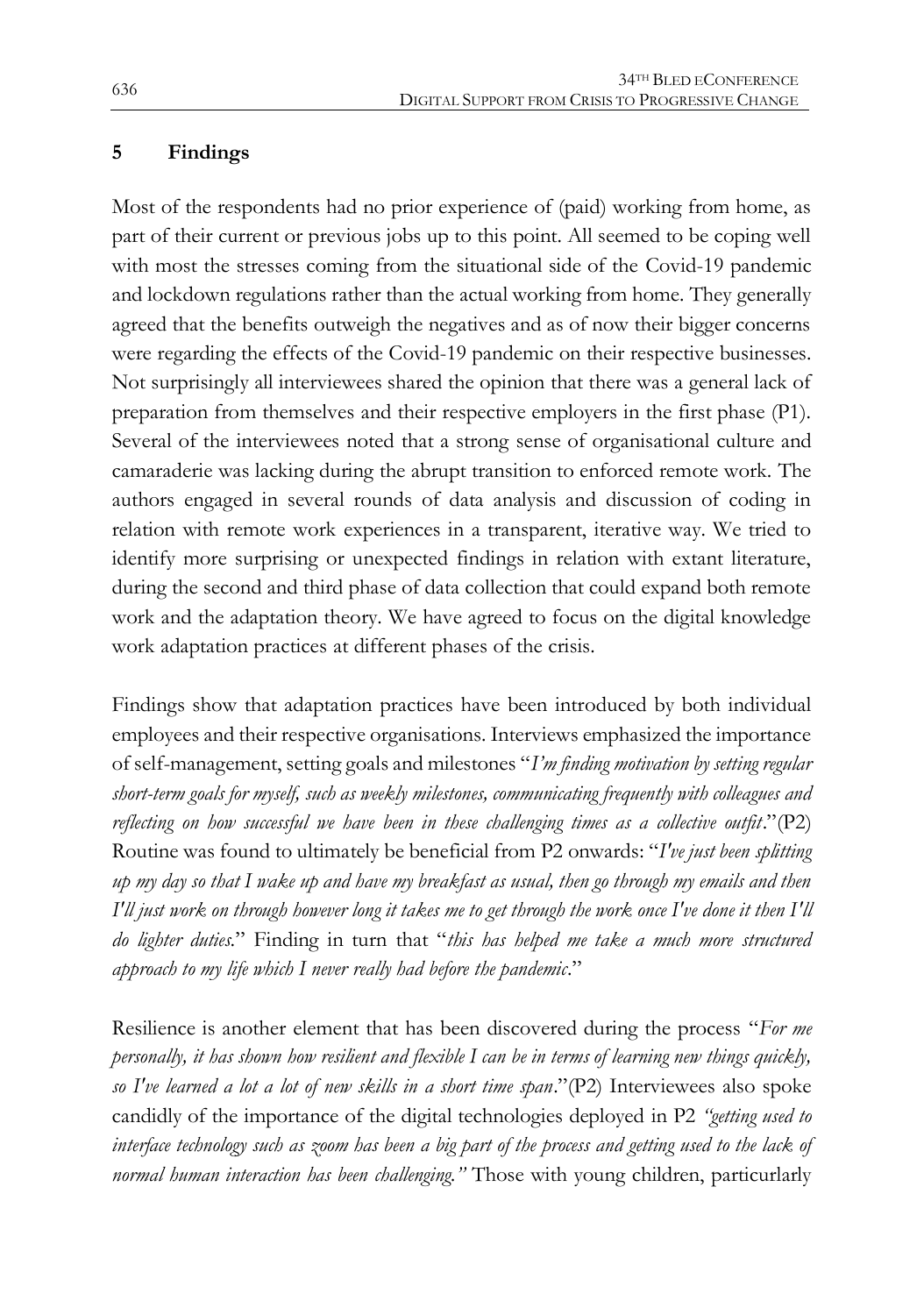mothers, seemed to have extra hurdles "*adapting to work from home where I'm also a mother has been difficult to juggle at times but now I just plan to do most of my work during the hours when the kids are in school*."(P2) which also reflects on the intrusive nature of work in the family/home setting.

From the perspectives gained, at the individual level, motivation in the 1st phase simply came from job security "*meaning that if the work is not done then I lose the job, which is only fair and is to be expected as the same rule applies to any normal form of working*." which can become perpetuate by: "*the comfort of home, as it makes me feel more productive as the setting and planning of the day is in my control so I can arrange it to fit me best*."(P1) Yet noticeably, distractions didn't appear as anything too dissimilar from the traditional office "*I haven't got too many distractions at home and feel they sort of even themselves out with the office anyway because you may have electronic devices and so on at home but it's a lot quieter and more peaceful as opposed to a buzzing and noisy office which can be very distracting in my line of work.*"(P2).

Individual adaptation does include behavioural adaptations, but also work environment adaptation such as: the adaptation of private space and general lifestyle adaptation. One respondent would switch on the TV to simulate the background noise present in any busy office."*Whilst the TV can be a distraction for some, I actually enjoy having it on in the background, mostly just for some background noise which I feel replicates the background noise of an office somewhat and this makes me more productive because I prefer not to work in silence*."(P1).

With it "*mainly just having been sort of limiting myself and being very strict*"(P2) as remote workers became familiar with "*out of sight, out of mind*"(P1) mentalities. Many identified; a lack of trust, feelings of being an outsider and lack of social support. Some respondents had "*a tight nit group*"(P2) so had been spurring each other on and helping each other out as much as possible. This camaraderie seemed to really help, providing harmony and unity thus increasing the overall performance of the team.

Whilst at the organisation level, such adaptation practices include providing the necessary education and continued support to help members adapt to remote work. The organisation "*understands the importance of the pandemic and is investing for the future and not just looking for a quick fix" by "investing £100,000 in a new telecoms system during the pandemic, to make life easier for the staff working from home*"(P2) such organisational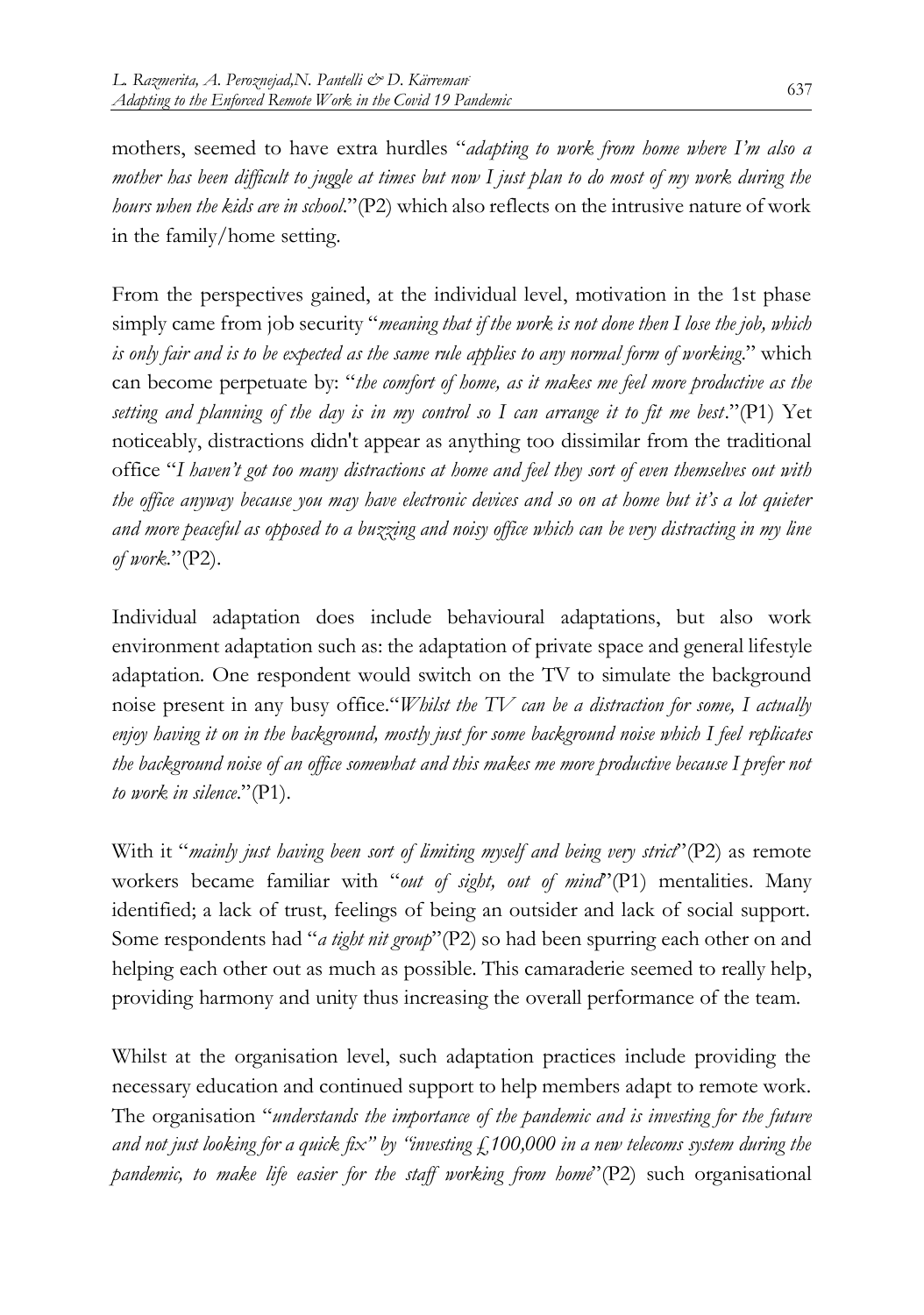adaptation takes place through various layers which include management support, if assistance is required, as well as elements that pair with technology adaptation. For example, contact lines were made accessible for urgent assistance or adoption of new collaborative technology to support communication: "*The contact lines are open, and we have been made aware of this, so we can contact superiors or colleagues at any time if assistance is required. We have also created WhatsApp groups between different departments in order to communicate easily with other colleagues, this has been a great addition both for technical and morale support and is an addition I imagine will remain once we return to normal.*"(P1) However, employees were missing "*the social interaction of having people around and working directly with colleagues… part of the organisation has been doing monitoring just as a precaution to measure if they want more funding for various departments to take home more members of staff as our business books continue to grow*"(P2).

The second and third round of interviews were much more favourable to partial remote working schedules in the future compared to varying degrees of preference in the first round with less scepticism around it as exampled here *"I'm very much of the mindset that whatever I do from here on out, it must be majority remote. I have become very accustomed to it."*(P3). Overall, out of the 33 interviews, all the respondents had successfully adapted to digital technology, despite some inital difficulties. What the data indicates is that regardless of preferability, sentiments and attitudes towards remote work have not impacted knowledge workers' percieved efficiency. A great majority of respondents (18 out of 24) have actually had a positive association towards remote work despite the certain inherent difficulties to adapt to this new way of working. Although it is worthwhile noting that the negative sentiments were more pronounced, sentiments such as "*I'm still mostly against it. I feel it's not good for me or my mental health.. Collaborating with people is the big one. Working from home you can't work on problems together and learn from each other. If I have a question, in the office there is always someone around that can answer, discuss, and look at the computer together to work it out together which I find better for learning."*(P3) particurlarly stand out, even if fewer instances of such negative sentiments occurred. Employees have to find digital ways to learn to replace traditional knowledge sharing and transfer which take place in a traditional organization. Those thriving the most, over time, had set schedules, stayed active, took responsibility and accountability for their time and learning, finances and health through daily planning and routine setting.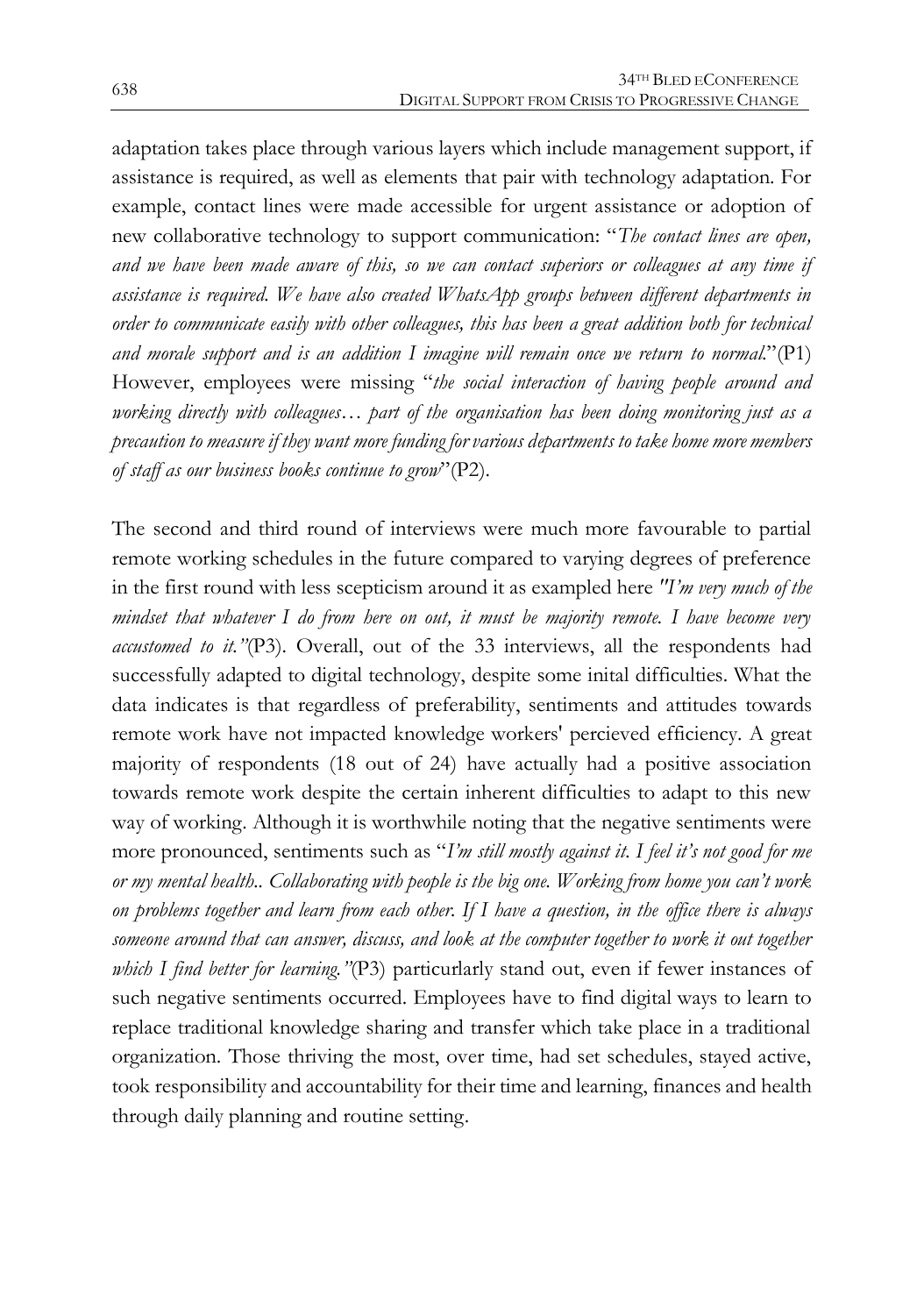#### **6 Discussion and Conclusions**

Adaptation is important in any organisational change (Ansari, 2010). This study was driven by an interest to investigate the enforced adaptation to remote work and thus to contribute to research on knowledge work, changing nature of work, and new digital ways of organising through technology.

Remote working has led to greater employee autonomy over how, when & where they work and how knowledge work is organised. This has inadvertently further blurred the boundaries between personal and working lives. Adaption has proved to be a critical factor in determining the success of enforced remote work for both individuals & organisations. Individual adaptation refers to new work practices (communication & collaboration via digital technologies), new routines, spatial adaptation, life-style adaptation, new-skill development & self-management. This study's findings present different levels of adaptation that took place during the Covid-19 pandemic: the first order adaptation takes place as a way to cope with the sudden changes due to the enforced lockdowns (e.g. learning new technologies, new collaboration tools) and the second order adaptation that involves more profound transformations at both individual and organisational levels. We identify a variety of factors that are intrinsic to individual experiences, those developed by individuals during the different phases of the Covid-19 pandemic, including work environment adaptation as well as management support and organisational adaptation.

The study indicates the feasibility and challenges of long-term remote work on a mass scale. Most of the respondents were able to succesfully adapt to the use of technology and have a positive sentiment towards remote work. This is in line with previous findings by Dubey and Tripathi (2020). However, the majority of respondents expressed a desire to go back to the office st some stage and find a hybrid mix between work from home and office work in the future. Remote work undoubtedly has benefits and challenges for both employer and employee; certain factors were found to moderate the effectiveness of remote work. These variables are twofold: at the individual level, an ability to work autonomously as well as an ability to self-manage through the adaptation processes. Increased autonomy led to employees being socially isolated, less connected with their colleagues and their organisations.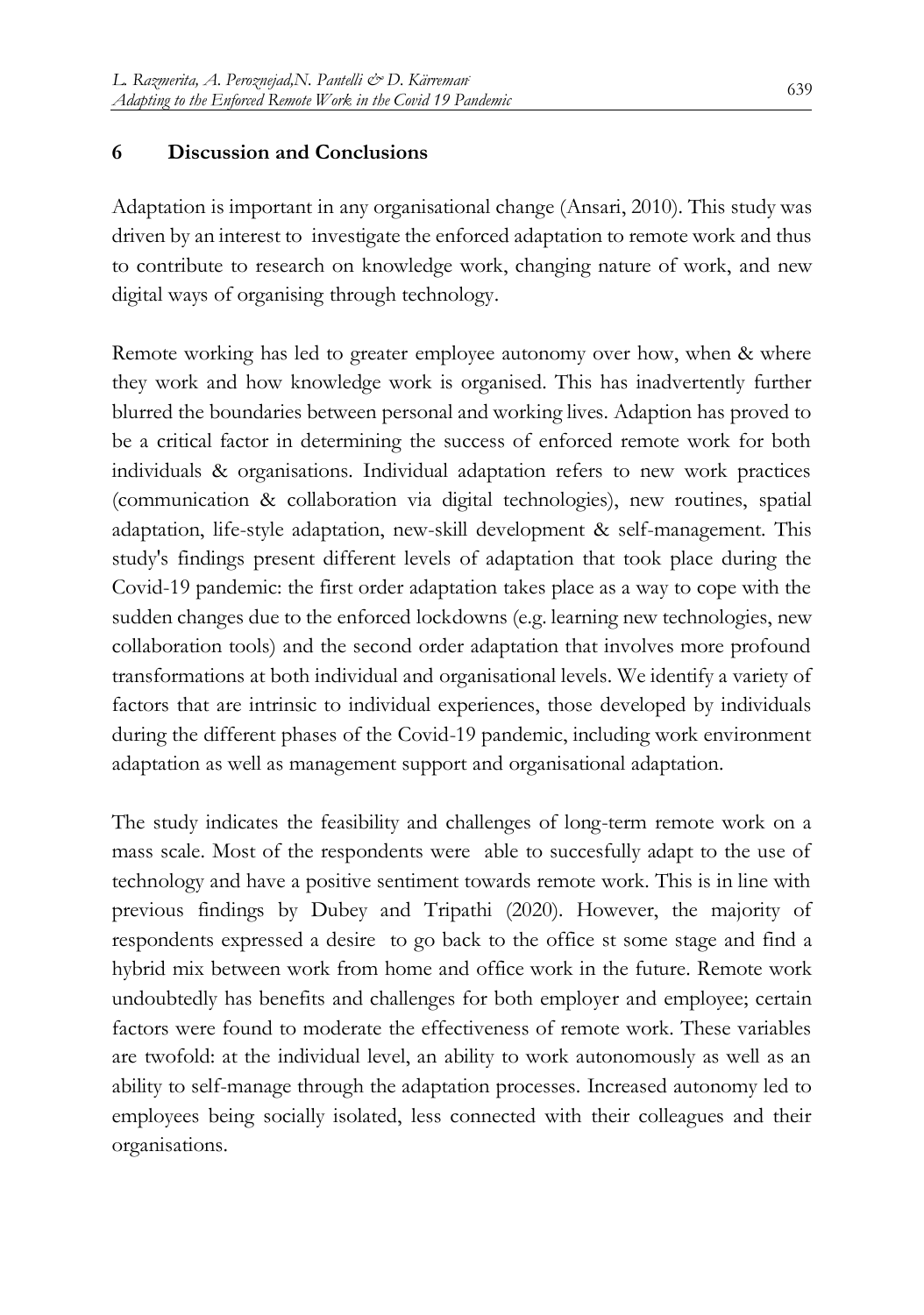Whilst at the organisational level we find that the degree of digitalisation and type of work practices prior to the crisis could predict remote working success. Several barriers also emerged in accordance with remote work. On the individual level we found that employees with lower levels of trust found remote work to be more challenging due to limited contact with colleagues & supervisors, lack of knowledge exchange opportunities and social isolation. For individuals who had experienced remote work prior to the Covid-19 crisis, adaptations came easier. Whislt at the organisational level we observed that many firms lacked the proper tools and training systems thus requiring more time for adequate adaptation. Organizations also initiate new forms of distant management which consist of regular formal or informal meetings, updates by email, prerecorded videocasts or podcasts. Findings have shown that adaptation happened over time and it was on a continuum basis. As organisations were trying to respond to the needs of their remote employees, whilst individuals were learning to cope with changes to new technologies and a new work setting where they often had to negotiate their work space in a shared household.

Previous studies have pointed to the affordances and challenges of team collaboration (e.g. Waizenegger et al, 2020), opinions on potential effects of digital work (Leonardi, 2020) and digital work during the first phase of locked-down (e.g., Richter, 2020), while our study has investigated work processes adaptation based on a longitudinal study, over three critical periods of the Covid 19 crisis.

In conclusion, we examine work adaptation practices in the Covid-19 work context over three time periods and gained better insights of this enforced type of remote work. Our study contributes to the knowledge work literature by applying and extending adaptation theory; we do so by identifying technological, orgainsational and behavioural dimensions of adaptation in the enforced remote work context. A limitation of our study is that this did not sufficiently examined the organisational view; this should be in the agenda of future research. Further research is also needed to understand how increased use of remote work will impact organisational learning practices, organisational policies and cultures, but also how this experience may impact individuals' employment choices.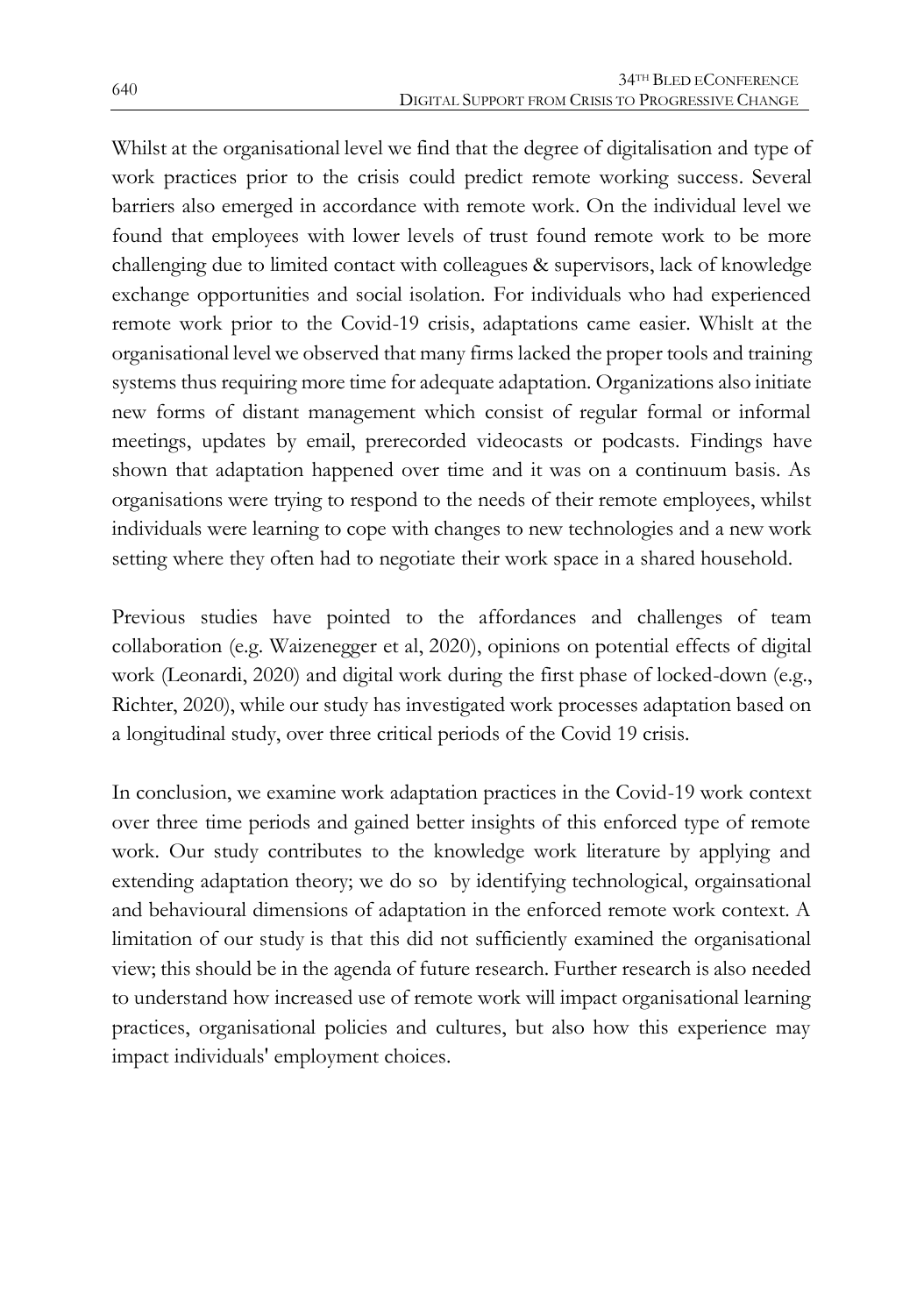#### **References**

- Alvesson, M., & Kärreman, D. (2007). Constructing mystery: Empirical matters in theory development. Academy of Management Review, 32(4), 1265–1281. https://doi.org/10.5465/AMR.2007.26586822
- Amis, J., & Greenwood, R. (2020). Organisational Change in a (Post‐) Pandemic World: Rediscovering Interests and Values. Journal Of Management Studies, 58(2), 582-586. https://doi.org/10.1111/joms.12663
- Ansari, S., Fiss, P. C., & Zajac, E. J. (2010). Made to fit: How practices vary as they diffuse. *Academy of Management Journal*, *31*, 67–92.
- Ansari, S., Reinecke, J., & Spaan, A. (2014). How are practices made to vary? Managing practice adaptation in a multinational corporation. *Organisation Studies*, *35*(9), 1313-1341.
- Bryant, S. (2000), 'At Home on the Electronic Frontier: Work, Gender and the Information Highway', New Technology, Work and Employment 15, 1, 19–33.
- Cullen, K. L., Edwards, B. D., Casper, W. C., & Gue, K. R. (2014). Employees' adaptability and perceptions of change-related uncertainty: Implications for perceived organisational support, job satisfaction, and performance. *Journal of Business and Psychology*, *29*(2), 269-280.
- Dubey, A. and Tripathi, S., 2020. Analysing the sentiments towards work-from-home experience during COVID-19 Pandemic. Journal of Innovation Management, 8(1).
- Felstead, A., Jewson, N., Phizacklea, A., & Walters, S. (2002). Opportunities to work at home in the context of work‐life balance. Human resource management journal, 12(1), 54-76.
- Griffin, B., & Hesketh, B. (2003). Adaptable behaviours for successful work and career adjustment. *Australian Journal of psychology*, *55*(2), 65-73.
- Golden, T. D. (2009). Applying technology to work: toward a better understanding of telework. *Organisation Management Journal*, *6*(4), 241–250. https://doi.org/10.1057/omj.2009.33
- Kirchner, K., & Razmerita, L. (2019). Managing the Digital Knowledge Work with the Social Media Business Value Compass. In 52nd Hawaii International Conference on System Sciences (pp. 6438–6447).
- Klein, G., and L. G. Pierce. 2001. "Adaptive Teams."Proceedings of the Sixth ICCRTS Collaboration in the Information Age Track 4: C2 Decision Making and Cognitive Analysis.
- Leonardi, P. M. (2020). COVID-19 and the New Technologies of Organising: Digital Exhaust, Digital Footprints, and Artificial Intelligence in the Wake of Remote Work. Journal of Management Studies. https://doi.org/10.1111/joms.12648
- Makarius, E. E., & Larson, B. Z. (2017). Changing the perspective of virtual work: Building virtual intelligence at the individual level. Academy of Management Perspectives, 3(2), 159–178. <https://doi.org/10.5465/amp.2014.0120>
- Park, S., & Park, S. (2019). Employee adaptive performance and its antecedents: review and synthesis. Human Resource Development Review, 18(3), 294-324.
- Raghuram, S., Hill, N. S., Gibbs, J. L., & Maruping, L. M. (2019). Virtual work: Bridging research clusters. Academy of Management Annals, 13(1), 308–341. <https://doi.org/10.5465/annals.2017.0020>
- Razmerita, L., Kirchner, K., & Nabeth, T. (2014). Social Media in Organizations: Leveraging Personal and Collective Knowledge Processes. Journal of Organizational Computing and Electronic Commerce, 24(1), 74–93. https://doi.org/10.1080/10919392.2014.866504
- Richter, A. (2020). Locked-down digital work. International Journal of Information Management, 55. https://doi.org/10.1016/j.ijinfomgt.2020.102157
- Rupietta, K. and Beckmann, M., 2017. Working from Home. Schmalenbach Business Review, 70(1), pp.25-55.
- Thomas, D., & Bostrom, R. (2008). Building Trust and Cooperation through Technology Adaptation in Virtual Teams: Empirical Field Evidence. Information Systems Management, 25(1), 45-56. https://doi.org/10.1080/10580530701777149
- Thomas, D., & Bostrom, R. (2010). Vital Signs for Virtual Teams: An Empirically Developed Trigger Model for Technology Adaptation Interventions. MIS Quarterly, 34(1), 115.